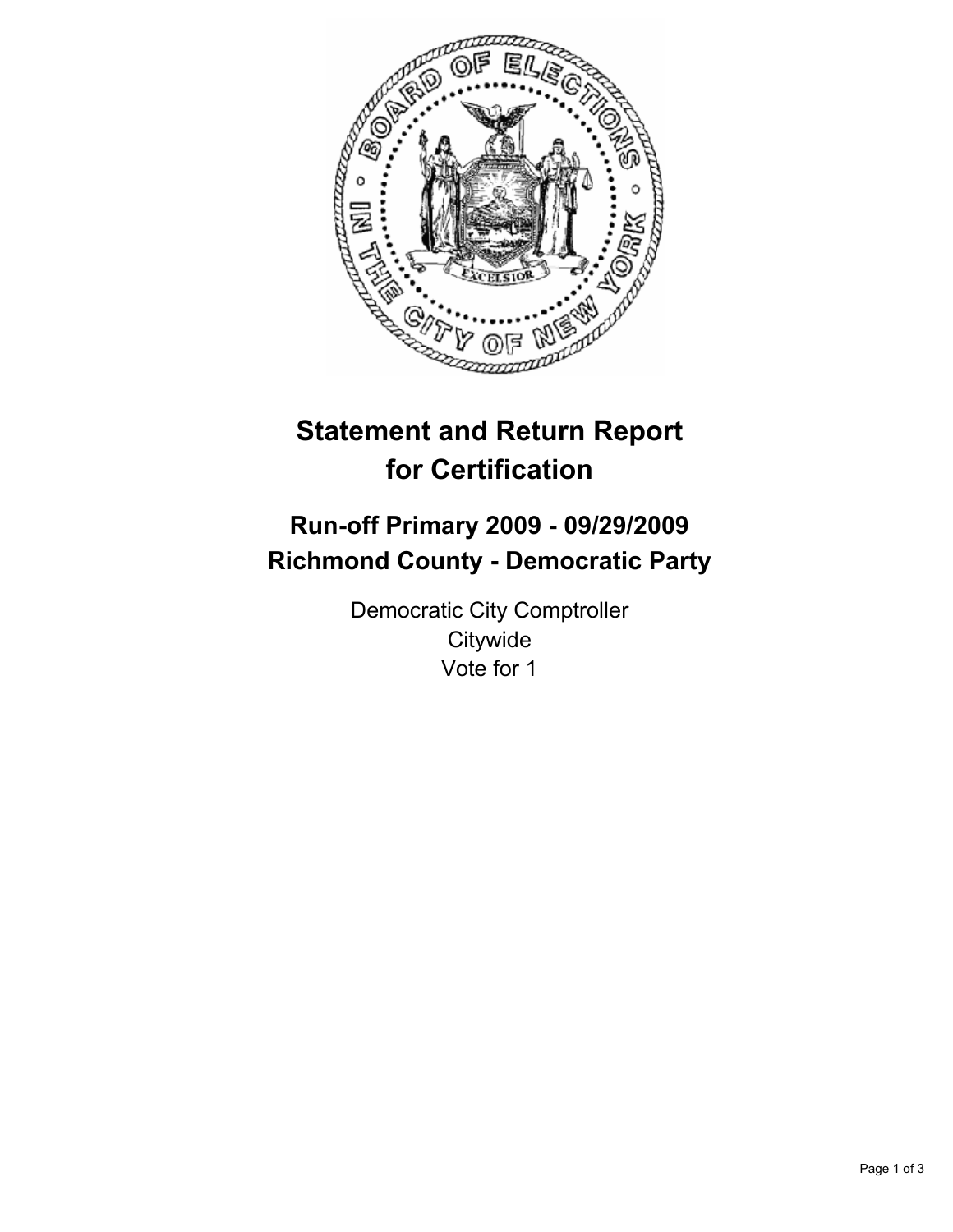

### **Assembly District 60**

| <b>Total Votes</b> | 987 |
|--------------------|-----|
| DAVID YASSKY       | 474 |
| JOHN C LIU         | 513 |
| AFFIDAVIT          | 6   |
| ABSENTEE/MILITARY  | 135 |
| <b>EMERGENCY</b>   | 2   |

#### **Assembly District 61**

| <b>Total Votes</b> | 2.879 |
|--------------------|-------|
| DAVID YASSKY       | 1.075 |
| JOHN C LIU         | 1,804 |
| AFFIDAVIT          | 31    |
| ABSENTEE/MILITARY  | 225   |
| <b>EMERGENCY</b>   | 1     |
|                    |       |

#### **Assembly District 62**

| <b>Total Votes</b> | 1.140 |
|--------------------|-------|
| DAVID YASSKY       | 581   |
| JOHN C LIU         | 559   |
| AFFIDAVIT          | 3     |
| ABSENTEE/MILITARY  | 141   |
| <b>EMERGENCY</b>   | 1     |

#### **Assembly District 63**

| <b>EMERGENCY</b>   | 10    |
|--------------------|-------|
| ABSENTEE/MILITARY  | 165   |
| AFFIDAVIT          | 8     |
| JOHN C LIU         | 942   |
| DAVID YASSKY       | 917   |
| <b>Total Votes</b> | 1,859 |